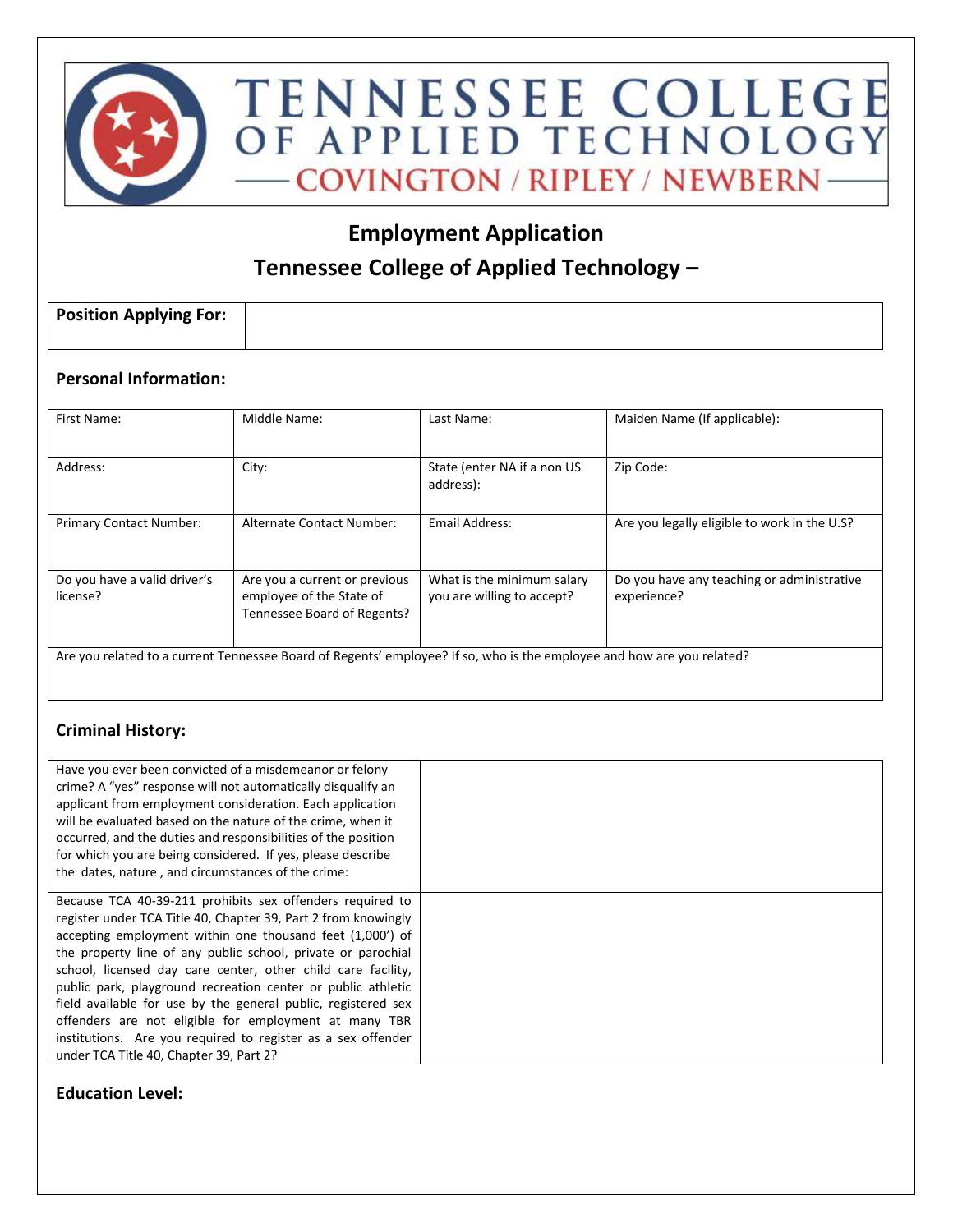| Highest level/degree completed?                                                       | If applicable, how many years of experience do you have in your major field? |  |  |  |
|---------------------------------------------------------------------------------------|------------------------------------------------------------------------------|--|--|--|
|                                                                                       |                                                                              |  |  |  |
|                                                                                       |                                                                              |  |  |  |
|                                                                                       |                                                                              |  |  |  |
| $\mathbf{F}$ decoder and the attribution of about certain property and $\mathbf{F}$ . |                                                                              |  |  |  |

### **Educational Institutions (start with most recent):**

| Name of School/Institution: | City:             |                    | State: |         |
|-----------------------------|-------------------|--------------------|--------|---------|
| Major:                      | Did you graduate? | If yes, what year? |        | Degree: |

| Name of School/Institution: | City:             |                    | State: |         |
|-----------------------------|-------------------|--------------------|--------|---------|
| Major:                      | Did you graduate? | If yes, what year? |        | Degree: |

| Name of School/Institution: | City:             |                    | State: |         |
|-----------------------------|-------------------|--------------------|--------|---------|
| Major:                      | Did you graduate? | If yes, what year? |        | Degree: |

| Name of School/Institution: | City:             |                    | State: |         |
|-----------------------------|-------------------|--------------------|--------|---------|
| Major:                      | Did you graduate? | If yes, what year? |        | Degree: |

| Name of School/Institution: | City:             |                    | State: |         |
|-----------------------------|-------------------|--------------------|--------|---------|
| Major:                      | Did you graduate? | If yes, what year? |        | Degree: |

# **Employment Experience: (start with the most recent)**

| <b>Employer Name:</b>                         | City:      | State (enter NA if a non US<br>address): | <b>Begin Date:</b>   |
|-----------------------------------------------|------------|------------------------------------------|----------------------|
| End Date: ( leave blank if still<br>employed) | Job Title: | Work Performed:                          | Number of Employees: |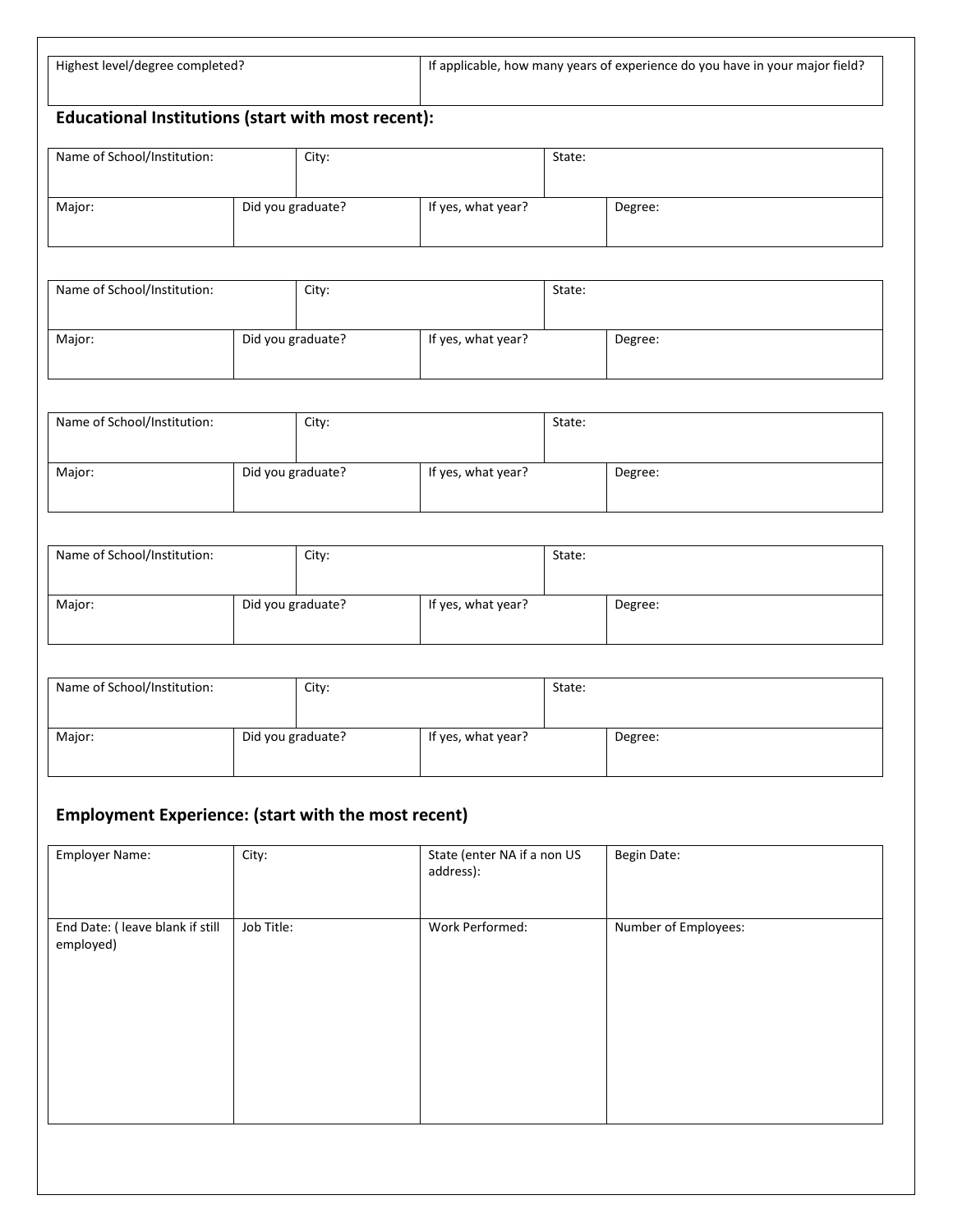| Full-Time or Part-Time? | <b>Supervisor Name:</b> | Supervisor Title:                | <b>Beginning Salary:</b>            |
|-------------------------|-------------------------|----------------------------------|-------------------------------------|
| Ending salary:          | Reason for Leaving:     | May we contact this<br>Employer? | Phone number for Previous Employer? |

| Employer Name:                                | City:               | State (enter NA if a non US<br>address): | Begin Date:                         |
|-----------------------------------------------|---------------------|------------------------------------------|-------------------------------------|
| End Date: ( leave blank if still<br>employed) | Job Title:          | Work Performed:                          | Number of Employees:                |
| Full-Time or Part-Time?                       | Supervisor Name:    | Supervisor Title:                        | <b>Beginning Salary:</b>            |
| Ending salary:                                | Reason for Leaving: | May we contact this<br>Employer?         | Phone number for Previous Employer? |

| Employer Name:                                | City:               | State (enter NA if a non US<br>address): | Begin Date:                         |
|-----------------------------------------------|---------------------|------------------------------------------|-------------------------------------|
| End Date: ( leave blank if still<br>employed) | Job Title:          | Work Performed:                          | Number of Employees:                |
| Full-Time or Part-Time?                       | Supervisor Name:    | Supervisor Title:                        | <b>Beginning Salary:</b>            |
| Ending salary:                                | Reason for Leaving: | May we contact this<br>Employer?         | Phone number for Previous Employer? |

# **Professional References:**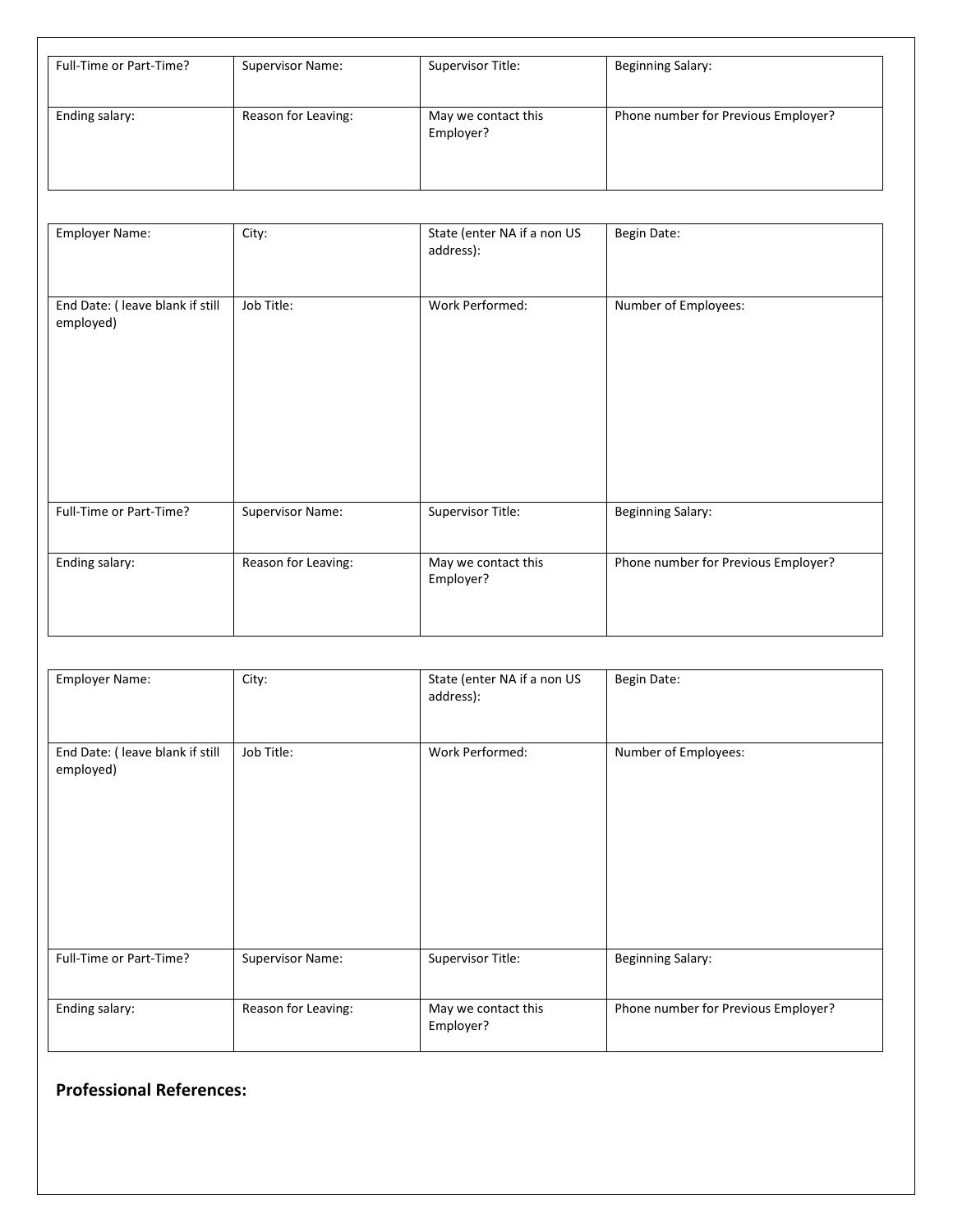| Name of Reference:          | Address: |                                 | Phone Number:                   |  |
|-----------------------------|----------|---------------------------------|---------------------------------|--|
| Email address:              |          | How do you know this reference? |                                 |  |
| Name of Reference:          | Address: |                                 | Phone Number:                   |  |
|                             |          |                                 |                                 |  |
| Email address:              |          | How do you know this reference? |                                 |  |
|                             |          |                                 |                                 |  |
| Name of Reference:          | Address: |                                 | Phone Number:                   |  |
| Email address:              |          |                                 | How do you know this reference? |  |
|                             |          |                                 |                                 |  |
| <b>Personal References:</b> |          |                                 |                                 |  |
| Name of Reference:          | Address: |                                 | Phone Number:                   |  |
| Email address:              |          |                                 | How do you know this reference? |  |
|                             |          |                                 |                                 |  |

| Name of Reference: | Address: |                                 | Phone Number: |  |
|--------------------|----------|---------------------------------|---------------|--|
|                    |          |                                 |               |  |
|                    |          |                                 |               |  |
| Email address:     |          | How do you know this reference? |               |  |
|                    |          |                                 |               |  |

| Name of Reference: | Address: |                                 | Phone Number: |
|--------------------|----------|---------------------------------|---------------|
| Email address:     |          | How do you know this reference? |               |

## **Additional Information:**

| Please explain any         | Are you a licensed | List skills by type of   | If applicable have you taken a clerical test?: |
|----------------------------|--------------------|--------------------------|------------------------------------------------|
| lapses/gaps in employment: | professional?      | equipment/software etc.: |                                                |
|                            |                    |                          |                                                |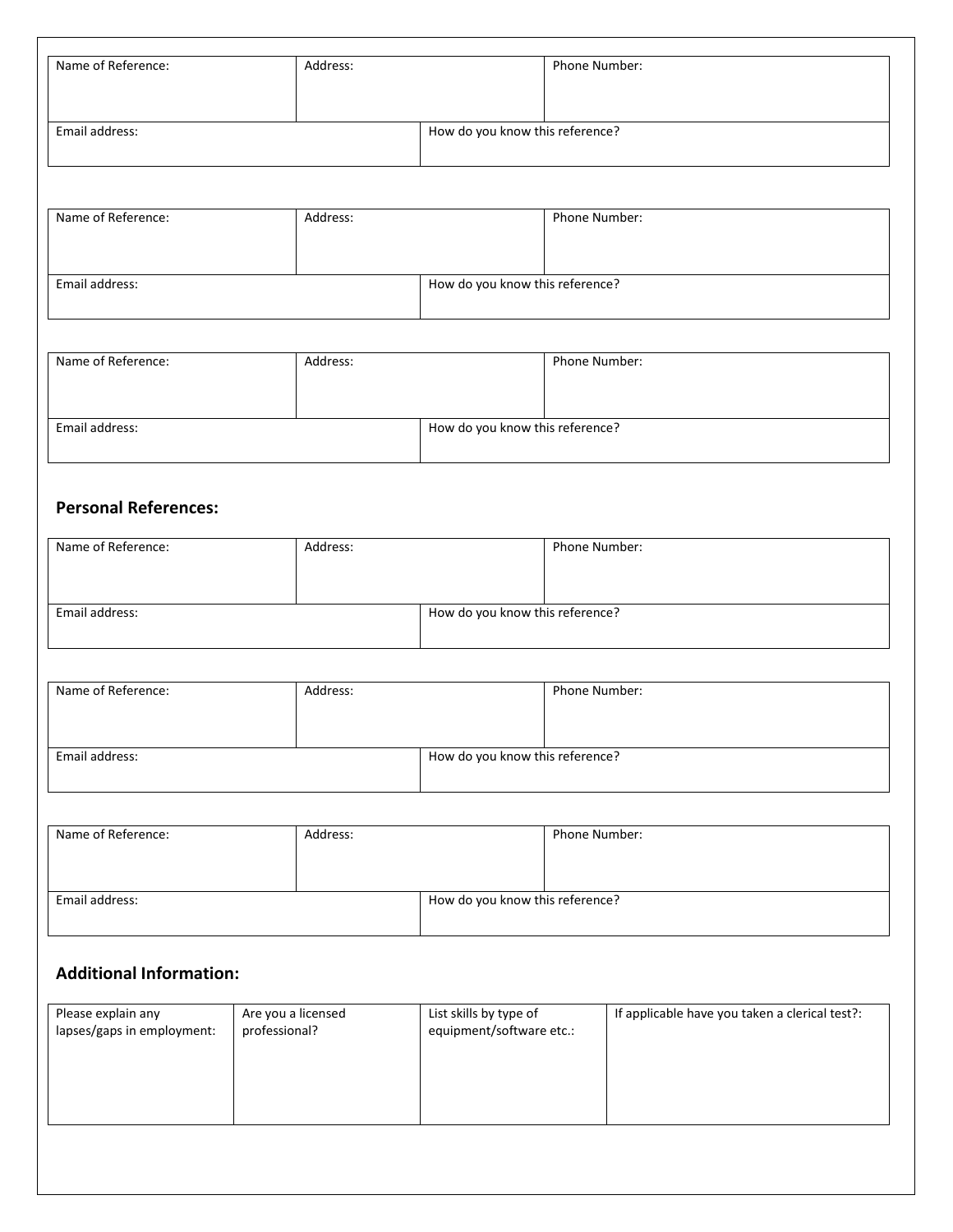### **Agreement**

I verify the accuracy of the information I have provided and acknowledge application materials ARE public record and are therefore subject to inspection upon request by any citizen of the State of Tennessee.

Any employee of the Tennessee Board of Regents or affiliated institution who is not a U.S. citizen must be authorized to work in the United Sates and will provide the required documentation to complete an Employment Eligibility Verification form I-9 on the first day of employment.

I hereby authorize the Tennessee Board of Regents or affiliated institution to conduct a thorough investigation of my background, including past employment, and agree to cooperate in such investigations. I hereby release from liability all persons, companies, institution, or corporations supplying information requested pursuant to this application.

I further understand that any false answers or statements made by me on this application or any supplement thereto, or in connection with the above mentioned investigations, will be sufficient grounds for immediate discharge. I understand that it is a Class A misdemeanor to misrepresent academic credentials, per T.C.A Sec. 49-7-133.

It is the policy of the Tennessee Board of Regents or affiliated institution to provide employment, training, compensation, promotion and other conditions of employment based on qualifications, without regard to race, color, religion, national origin, gender, age, veteran status, or disability.

A request for reasonable accommodation to enable an employee to perform the essential elements of his or her position, or to enable an applicant for employment to complete the application process, must be initiated by the individual seeking accommodation. Applicants for employment should apply for reasonable accommodation and provide documentation of disability.

**BY SIGNING BELOW**, I certify that I have read and agree with these statements.

**\_\_\_\_\_\_\_\_\_\_\_\_\_\_\_\_\_\_\_\_\_\_\_\_\_\_\_\_\_\_\_\_\_\_\_\_ \_\_\_\_\_\_\_\_\_\_\_\_** 

#### Applicants Signature **Date Date**

The Tennessee College of Applied Technology Newbern does not discriminate on the basis of race, color, national origin, sex, disability or age in its programs and activities. The following person has been designated to handle inquiries regarding the non-discrimination policies:

Title VI and IX Coordinator, 127 Industrial Drive, Ripley, TN 38063, 731-635-3368.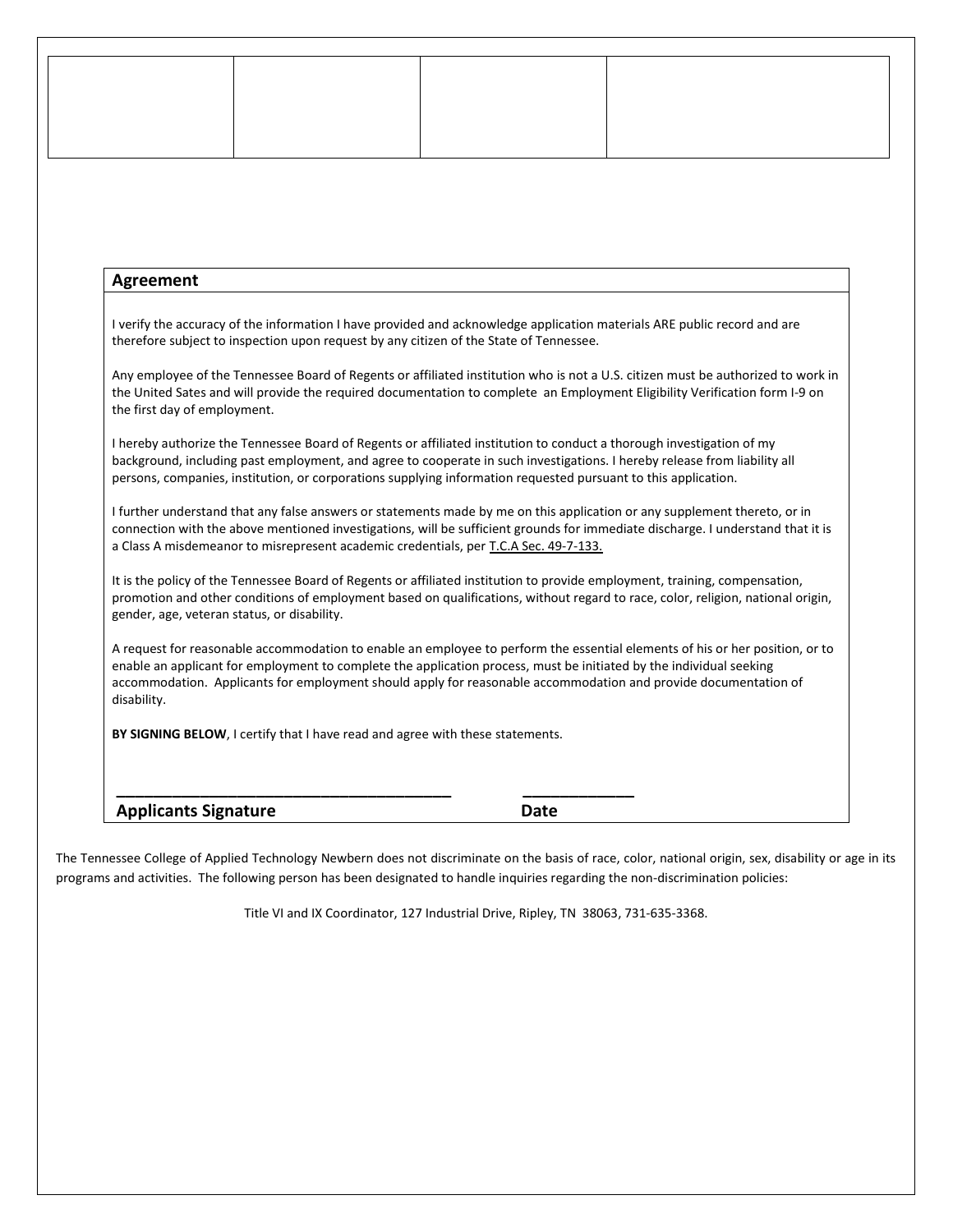# THIS PAGE IS INTENTIONALLY LEFT BLANK, PLEASE INCLUDE IT WITH YOUR COMPLETED APPLICATION!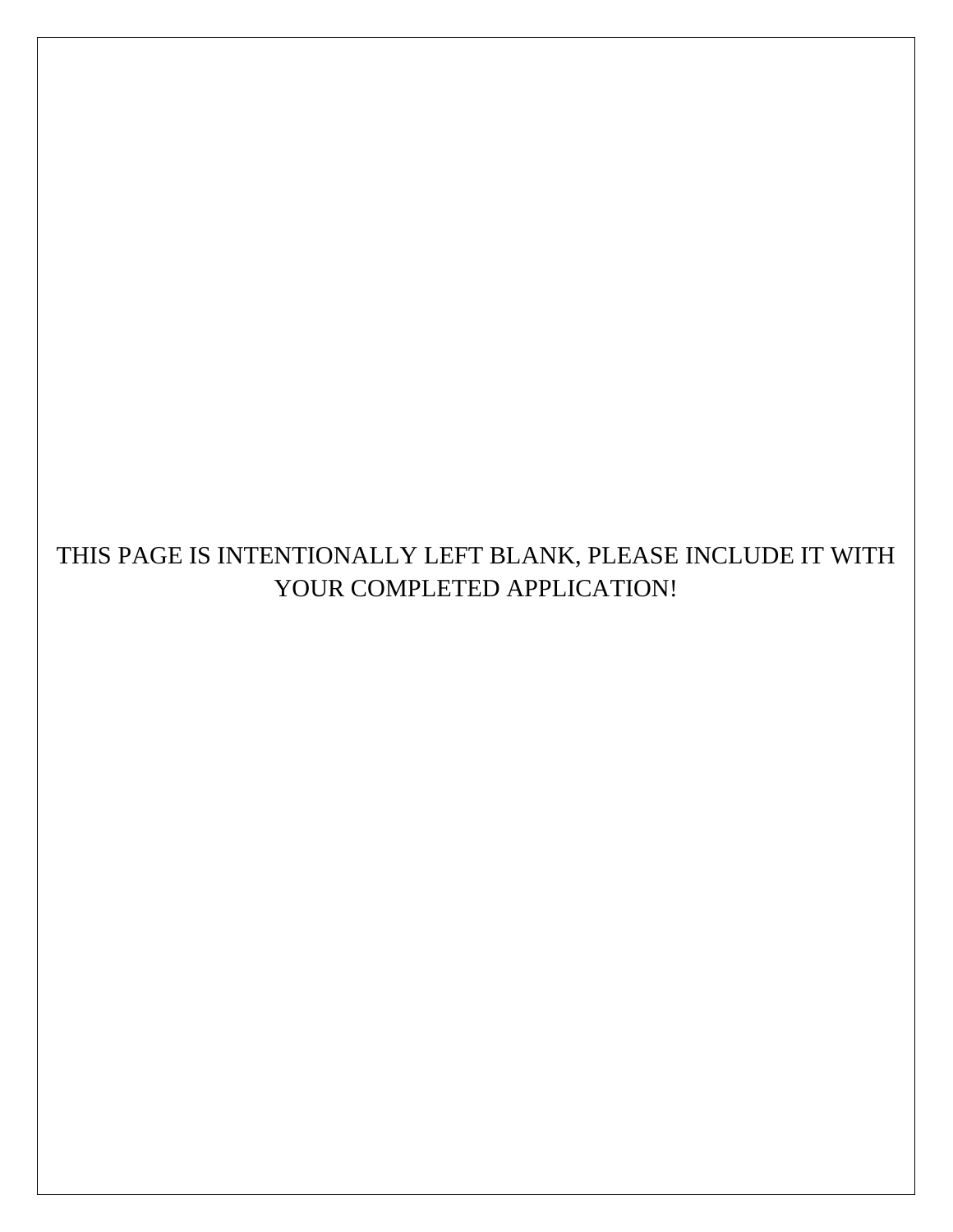

# **Tennessee Board of Regents Tennessee Colleges of Applied Technology Voluntary Self-Identification Form**

| Tennessee Board of Regents (TBR) is an equal opportunity employer. As a federal contractor, TBR complies with federal regulations<br>pertaining to affirmative action, equal opportunity, and nondiscrimination. We ask your assistance in helping us to meet our federal<br>compliance obligations of monitoring our recruitment, promotion and retention processes.                                                 |  |  |  |  |
|-----------------------------------------------------------------------------------------------------------------------------------------------------------------------------------------------------------------------------------------------------------------------------------------------------------------------------------------------------------------------------------------------------------------------|--|--|--|--|
| Name and the state of the state of the state of the state of the state of the state of the state of the state of the state of the state of the state of the state of the state of the state of the state of the state of the s                                                                                                                                                                                        |  |  |  |  |
|                                                                                                                                                                                                                                                                                                                                                                                                                       |  |  |  |  |
| Gender: $\square$ Female<br>$\square$ Male                                                                                                                                                                                                                                                                                                                                                                            |  |  |  |  |
| The race and ethnicity categories below have been defined by the U.S. Departments of Education and Labor.                                                                                                                                                                                                                                                                                                             |  |  |  |  |
| I. Are you Hispanic or Latino? -- A person of Cuban, Mexican, Puerto Rican, South or Central American, or other Spanish culture or<br>origin regardless of race.                                                                                                                                                                                                                                                      |  |  |  |  |
| o Yes<br>o No                                                                                                                                                                                                                                                                                                                                                                                                         |  |  |  |  |
| II. Regardless of your answer to the question above, please check the groups below in which you consider yourself to be a<br>member:                                                                                                                                                                                                                                                                                  |  |  |  |  |
| $\Box$ American Indian/Alaska Native -- A person having origins in any of the original peoples of North America and South America<br>(including Central America) and who maintain their tribal affiliation or community attachment.                                                                                                                                                                                   |  |  |  |  |
| $\Box$ Asian -- A person having origins in any of the original peoples of the Far East, Southeast Asia, or the Indian Subcontinent.                                                                                                                                                                                                                                                                                   |  |  |  |  |
| Black (non-Hispanic) -- A person having origins in any of the black racial groups of Africa.<br>$\Box$                                                                                                                                                                                                                                                                                                                |  |  |  |  |
| $\Box$ Native Hawaiian or other Pacific Islander -- A person having origins in any of the peoples of Hawaii, Guam, Samoa, or other<br>Pacific Islands.                                                                                                                                                                                                                                                                |  |  |  |  |
| $\Box$ White (non-Hispanic) -- A person having origins in any of the original peoples of Europe, North Africa, or the Middle East.                                                                                                                                                                                                                                                                                    |  |  |  |  |
| Self-identification of a disability or veteran status is strictly voluntary. Declining to provide this information will not subject you to<br>any adverse treatment. The information you provide on this form will be treated as confidential and completed forms are<br>maintained in files separate from that individual's personnel file and are held in strict confidence, except that:                           |  |  |  |  |
| Administrators, managers, or supervisors may be informed of any work restrictions or reasonable accommodations;<br>1.<br>2. First aid or safety personnel may be informed, to the extent necessary, to administer any emergency treatment; and<br>Government officials may review the forms in conjunction with an investigation or audit of the TBR's compliance with<br>3.<br>relevant federal, state or local law. |  |  |  |  |
|                                                                                                                                                                                                                                                                                                                                                                                                                       |  |  |  |  |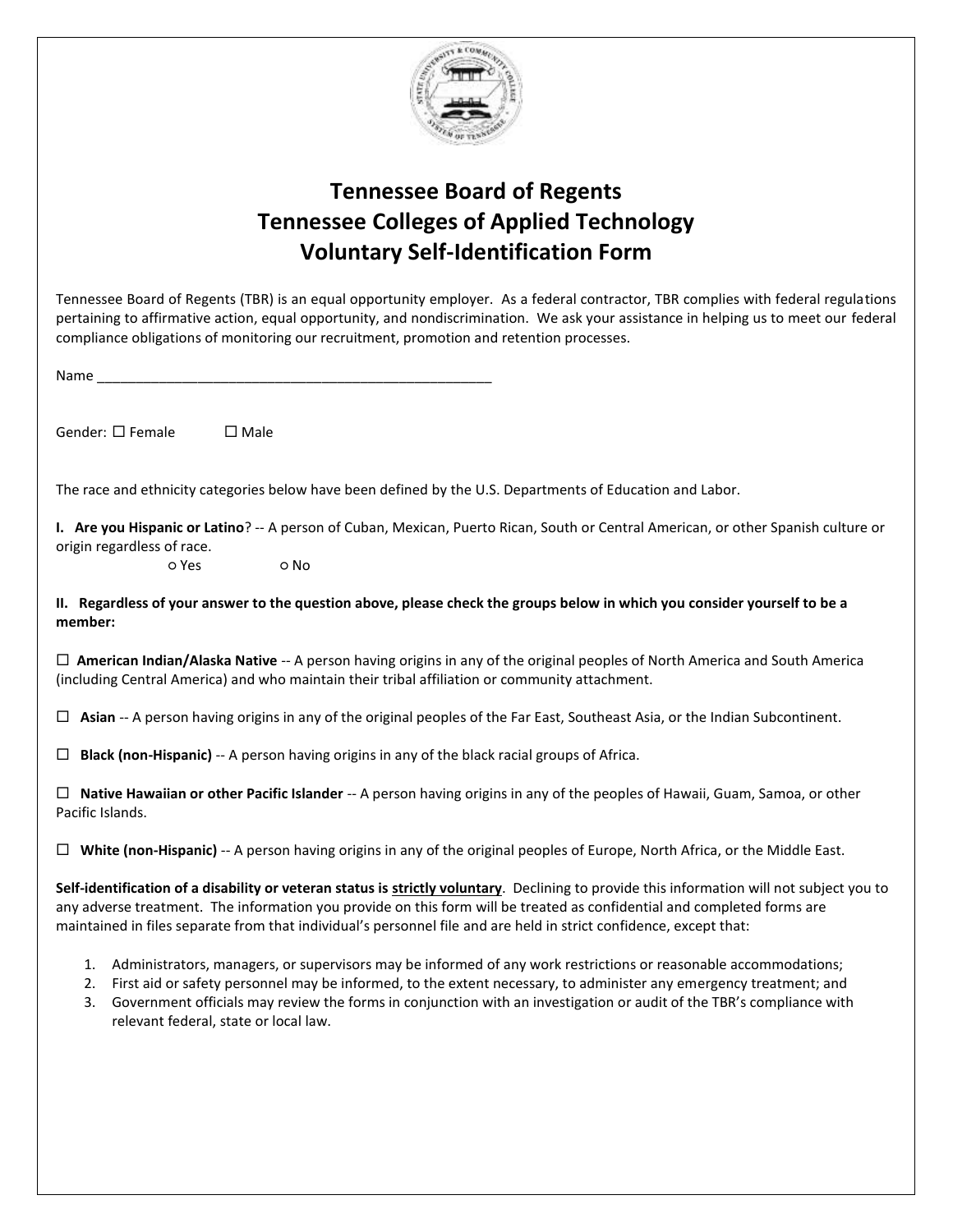#### **III. Please check the groups below in which you consider yourself to be a member:**

#### *Under federal law, a person with a disability is defined as follows:*

 **Person with a Disability –** A person who (1) has a physical or mental impairment that substantially limits one or more major life activities; (2) has a record of such impairment; or (3) is regarded as having such impairment.

**Employees who wish to request a reasonable accommodation should contact** 

**\_\_\_\_\_\_\_\_\_\_\_\_\_\_\_\_\_\_\_\_\_\_\_\_\_\_\_\_\_\_\_\_\_\_\_\_\_\_\_\_\_\_\_\_\_\_\_\_\_\_\_\_\_\_\_\_\_\_\_\_\_\_\_\_\_\_\_\_\_\_\_\_\_\_\_\_\_**.

*Veteran status is defined as follows by the U.S. Department of Veterans Affairs. Please check all that apply:*

 **Disabled Veteran -** (i) a veteran of the U.S. military, ground, naval or air service who is entitled to compensation (or who but for the receipt of military retired pay would be entitled to compensation) under laws administered by the Secretary of Veterans Affairs, or (ii) a person who was discharged or released from active duty because of a serviceconnected disability.

 **Special Disabled Veteran -** (i) a veteran of the U.S. military, ground, naval or air service who is entitled to compensation (or who but for the receipt of military retired pay would be entitled to compensation) under laws administered by the Department of Veterans' Affairs for a disability (A) rated at 30 percent or more, or (B) rated at 10 or 20 percent in the case of a veteran who has been determined under Section 38 U.S.C. 3106 to have a serious employment handicap or (ii) a person who was discharged or released from active duty because of a service-connected disability.

 **Vietnam Era Veteran-** a person who: (i) served on active duty in the U.S. military, ground, naval or air service for a period of more than 180 days, and who was discharged or released there from with other than a dishonorable discharge, if any part of such active duty was performed: (A) in the Republic of Vietnam between February 28, 1961, and May 7, 1975; or (B) between August 5, 1964, and May 7, 1975, in all other cases; or (ii) was discharged or released from active duty in the U.S. military, ground, naval or air service for a service-connected disability if any part of such active duty was performed (A) in the Republic of Vietnam between February 28, 1961, and May 7, 1975; or (B) between August 5, 1964, and May 7, 1975, in any other location.

 **Recently Separated Veteran** - a veteran during the three-year period beginning on the date of such veteran's discharge or release from active duty in the U.S. military, ground, naval or air service.

 **Armed Forces Service Medal Veteran -** a veteran who, while serving on active duty in the U.S. military, ground, naval or air service, participated in a United States military operation for which an Armed Forces service medal was awarded pursuant to Executive Order 12983 (61 Fed. Reg. 1209).

 **Other Protected Veteran –** a veteran who served on active duty in the U.S. military, ground, naval or air service during a war or in a campaign or expedition for which a campaign badge has been authorized. Information required to make this determination is available at http://www.opm.gov/veterans/html/vgmedal2.htm. A copy of the list also may be obtained by calling (301) 306-6752 and requesting that a copy of the list be mailed to you.

| Signature: | ''dlu |
|------------|-------|
|------------|-------|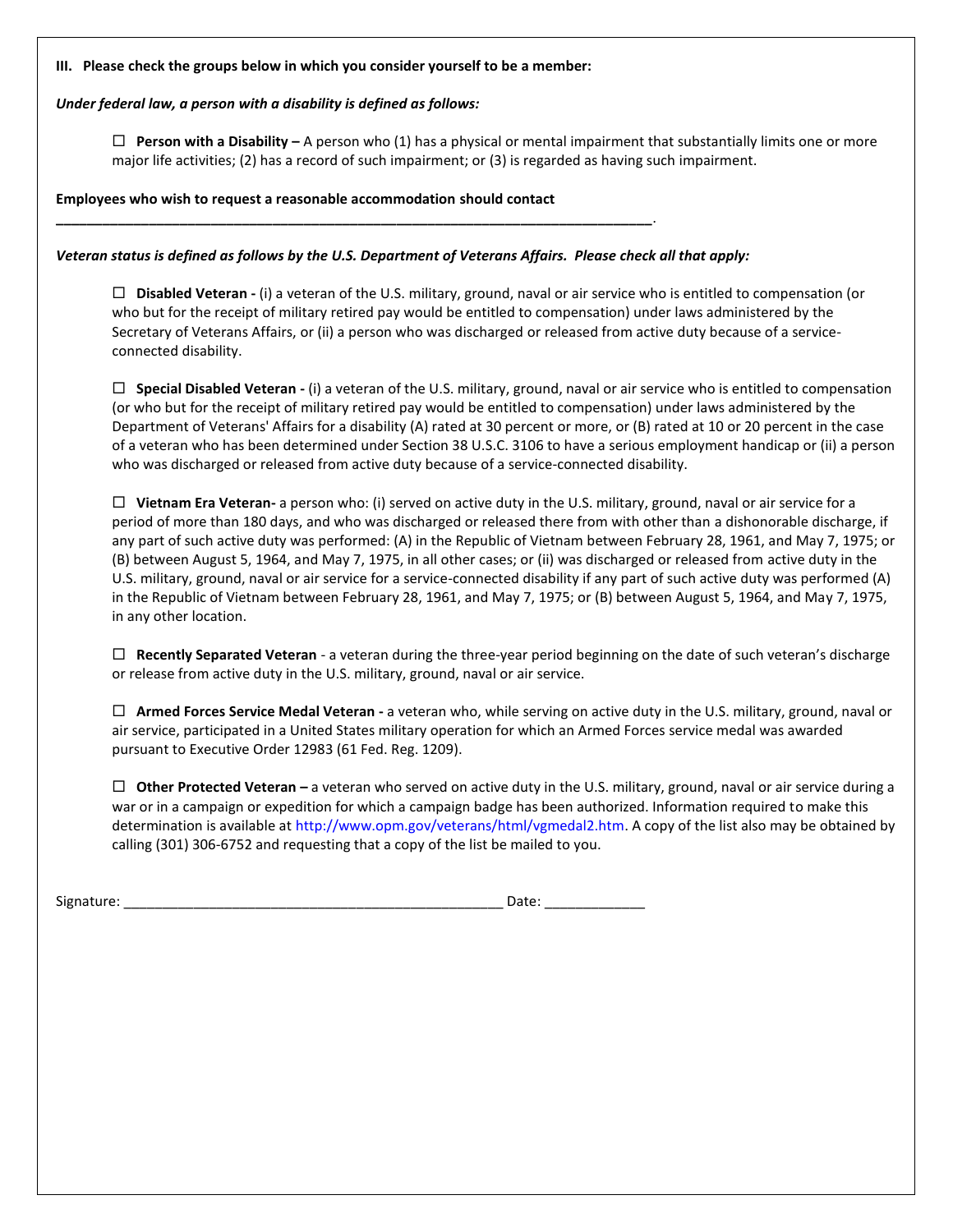## Voluntary Self-Identification of Disability

### Why are you being asked to complete this form?

Because we do business with the government, we must reach out to, hire, and provide equal opportunity to qualified people with disabilities.<sup>i</sup> To help us measure how well we are doing, we are asking you to tell us if you have a disability or if you ever had a disability. Completing this form is voluntary, but we hope that you will choose to fill it out. If you are applying for a job, any answer you give will be kept private and will not be used against you in any way.

If you already work for us, your answer will not be used against you in any way. Because a person may become disabled at any time, we are required to ask all of our employees to update their information every five years. You may voluntarily self-identify as having a disability on this form without fear of any punishment because you did not identify as having a disability earlier.

## How do I know if I have a disability?

You are considered to have a disability if you have a physical or mental impairment or medical condition that substantially limits a major life activity, or if you have a history or record of such an impairment or medical condition.

Disabilities include, but are not limited to:

- 
- - -
- Diabetes Schizophrenia Missing limbs or • Epilepsy
	- Muscular dystrophy
- 
- 
- 

\_\_\_\_\_\_\_\_\_\_\_\_\_\_\_\_\_\_\_\_\_\_\_\_\_\_ \_\_\_\_\_\_\_\_\_\_\_\_\_\_\_\_\_\_

- partially missing limbs
- Blindness Autism Bipolar disorder Post-traumatic stress disorder (PTSD)
- Deafness Cerebral palsy Major depression Obsessive compulsive disorder
- Cancer HIV/AIDS Multiple sclerosis (MS) Impairments requiring the use of a wheelchair
	- Intellectual disability (previously called mental retardation)

### Please check one of the boxes below:

 $\Box$  YES, I HAVE A DISABILITY (or previously had a disability)

☐ NO, I DON'T HAVE A DISABILITY

☐ I DON'T WISH TO ANSWER

Your Name Today's Date